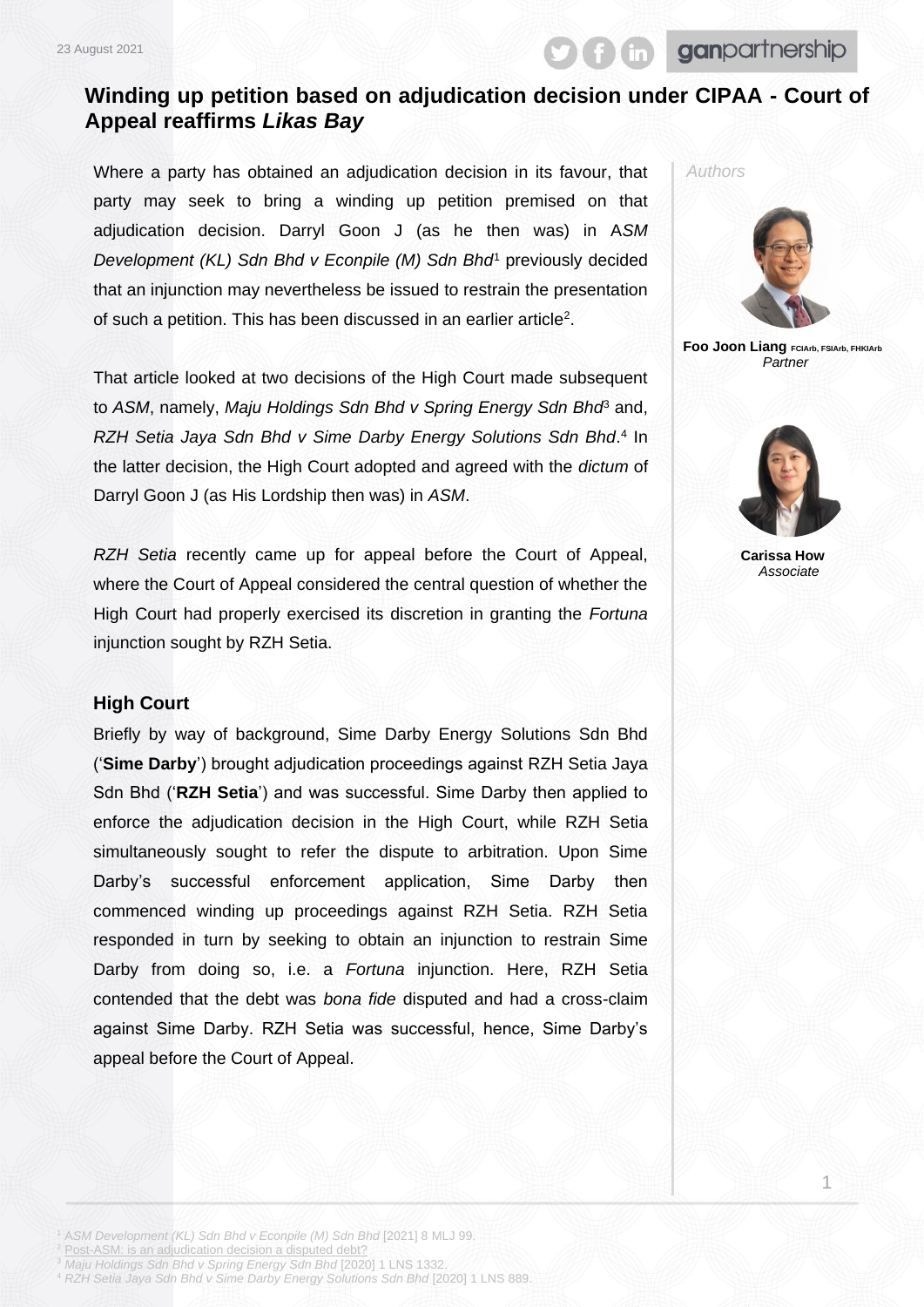In delivering His Lordship's decision, the Learned Judicial Commissioner was of the view that as the final decision by the High Court or the arbitrator may overturn the adjudication decision, which is itself of temporary finality under the adjudication regiment under the Construction Industry Payment and Adjudication Act 2012 ("**CIPAA**"), the adjudication decision should be considered disputable in the context of winding up proceedings to enforce the debt arising from the adjudication decision.

**Golf ganpartnership** 

## **Court of Appeal**

The main issue before the Court of Appeal was whether a *Fortuna* injunction ought to have been granted to restrain the presentation of a winding up petition based on an unenforced adjudication decision.

Following the Court of Appeal's decision in *Likas Bay Precinct Sdn Bhd v Bina Puri Sdn Bhd*, <sup>5</sup> a successful party in an adjudication proceeding is entitled to present a winding up petition based on an adjudication decision under CIPAA without having to first apply to enforce the adjudication decision under section 28 of the CIPAA. It is fundamental that a winding up petition need not be founded on a court judgment.

In *Likas Bay*, the Court of Appeal agreed with the High Court that an unpaid party was entitled to present a winding up petition based on an adjudication decision.

The Court of Appeal in *RZH Setia* accordingly held that whilst the adjudication decision is disputable in the sense that it is of temporary finality and may be overturned in a subsequent arbitration or writ action, this should not be used to preclude the statutory right of a successful party, such as Sime Darby, to pursue a winding up petition. An unproven cross-claim cannot therefore be the basis for restraining the presentation of a winding up petition based on a valid and enforceable adjudication decision.

The Court of Appeal found that the High Court had erred by taking RZH Setia at its word that they had commenced arbitral proceedings when in fact, no such proceedings had commenced at the time RZH Setia had brought its application for a *Fortuna* injunction. RZH Setia's conduct in failing to act timeously to dispute the debt and bring an action in respect of its cross-claim also appeared to be inconsistent with RZH Setia's stance that it would suffer irreparable loss should an injunction not be granted. The Court of Appeal also found that RZH Setia's application for the injunction, was premature as Sime Darby had not presented a winding up petition, as at the date RZH Setia's application was made.

2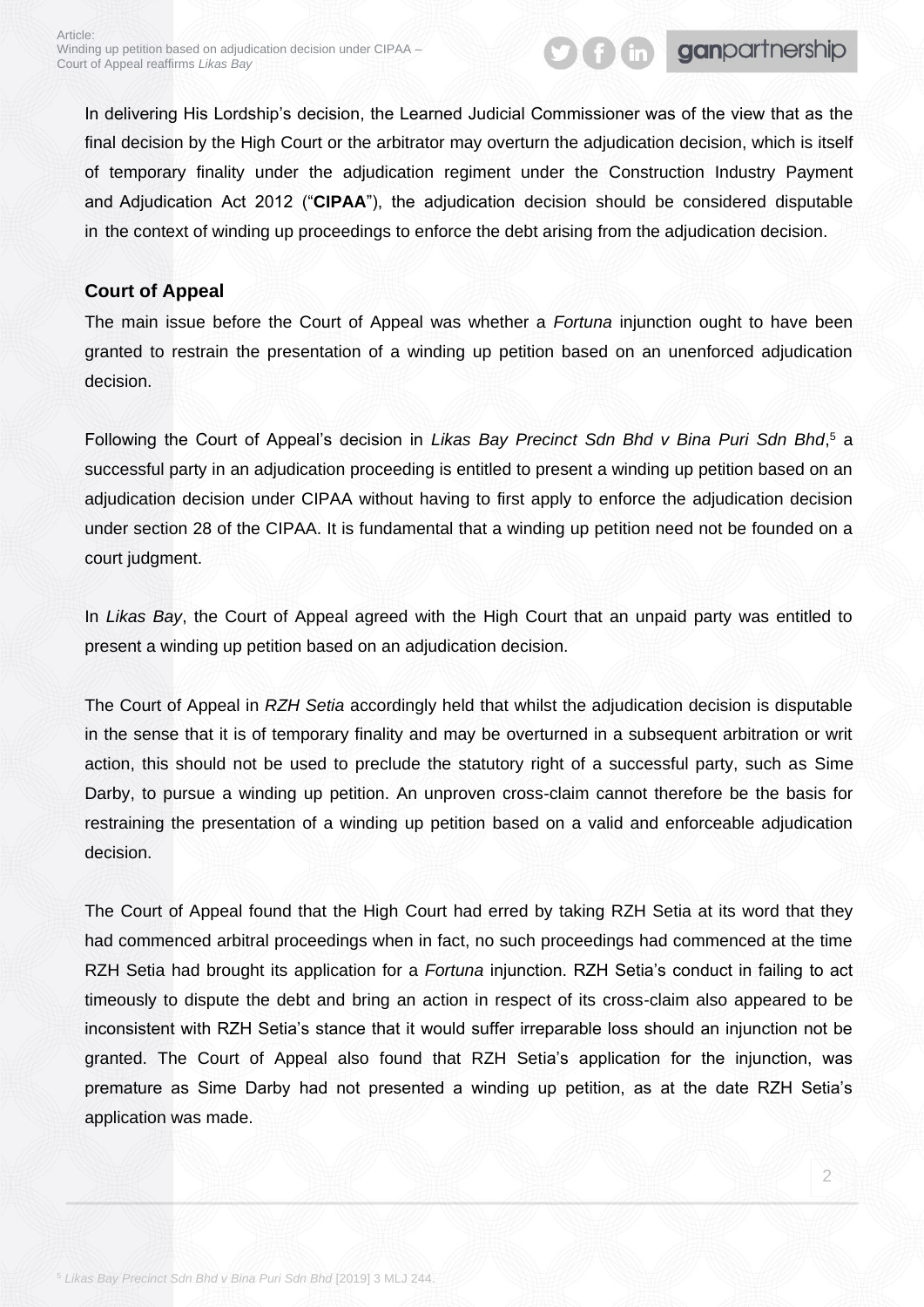It was also relevant to the Court of Appeal that RZH Setia in its payment response had also admitted that the debt is admitted, and so could not be *bona fide* disputed.

Accordingly, a *bona fide* dispute was found not to have been established by RZH Setia.

In principle, where a debt is due and payment is not made upon service of a statutory notice of demand under section 466(1)(a) of the Companies Act 2016, the solvency of the debtor does not justify the granting of an order restraining the presentation of a winding up petition. In this regard, the Court of Appeal held that RZH Setia failing to pay the demanded debt within the stipulated 21 days of service of the winding up notice, would mean that RZH Setia is deemed to be unable to pay its debts for the purposes of section 466(1) of the Companies Act 2016. Accordingly, the solvency of RZH Setia in this context is of little relevance.

In conclusion, the Court of Appeal found against the grant of the *Fortuna* injunction sought by RZH Setia, and reversed the decision of the High Court.

## **Commentary**

After a trilogy of cases at the High Court – *ASM*, *Maju Holdings* and *RZH Setia* – the Court of Appeal in *RZH Setia* affirmed the settled position of law in *Likas Bay*, that a winding up petition may be brought on the basis of an adjudication decision. This is in line with the fundamental principle that a winding up petition need not be based on a judgment of court (see: *Maril- Rionebel (M) Sdn Bhd & Anor v Perdana Merchant Bankers Bhd And Other Appeals*) 6 .

This decision settles any doubt arising from the trilogy of cases, if there was one.

It is clear now that winding up proceedings remains an option for the enforcement of an adjudication decision, and this is notwithstanding its temporarily final nature.

The test for the grant of a *Fortuna* injunction remains as held in *Mobikom Sdn Bhd v Inmiss*  Communications Sdn Bhd,<sup>7</sup> namely an injunction may be granted where the presentation of the petition might produce irreparable damage to the company; or where the proposed petition has no success, and where the petitioner proposing to present a petition has chosen to assert a disputed claim, by a procedure which might produce irreparable damage to the company, rather than by a suitable alternative procedure.